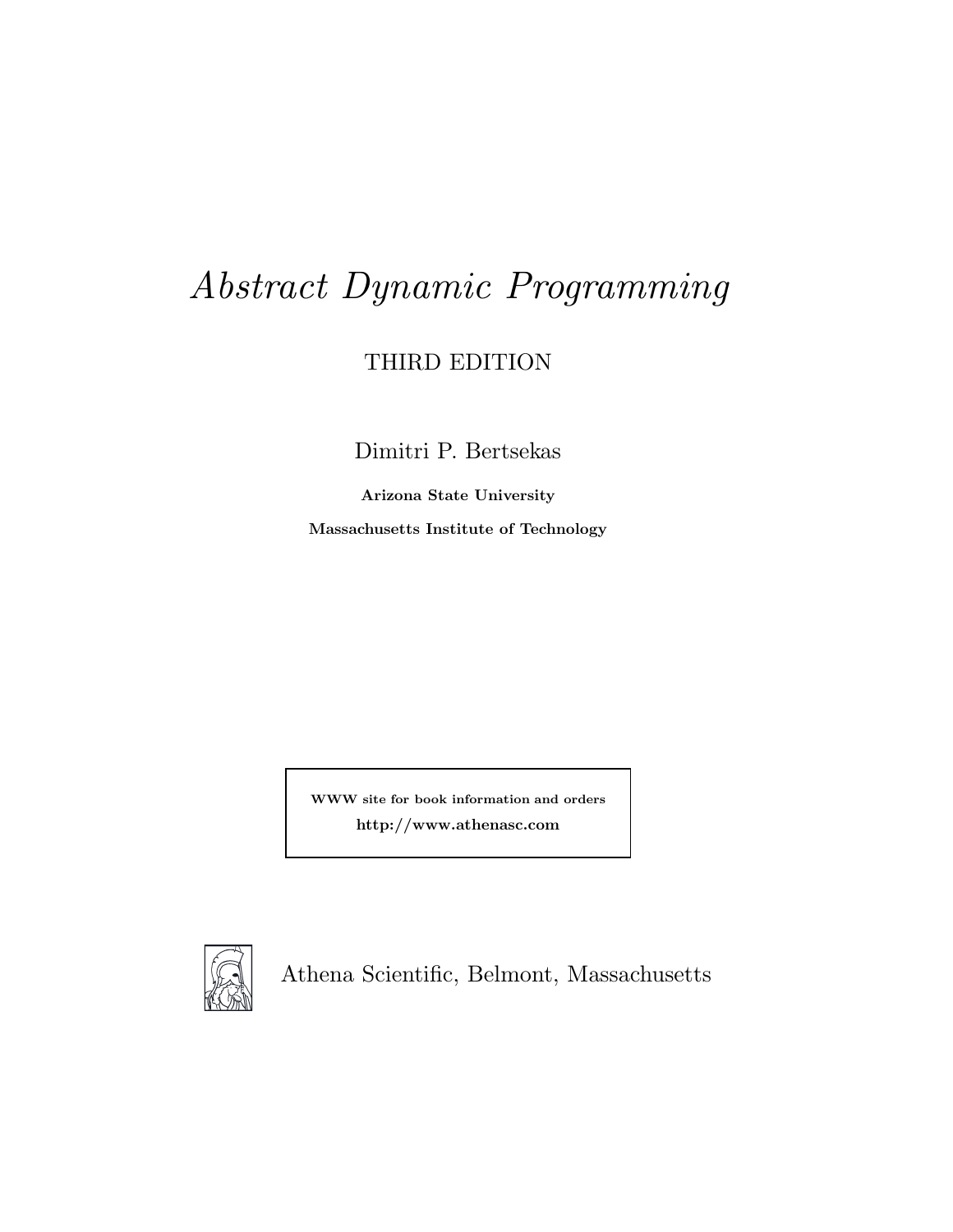Athena Scientific Post Office Box 805 Nashua, NH 03061-0805 U.S.A.

Email: info@athenasc.com WWW: http://www.athenasc.com

Cover design: Dimitri Bertsekas

#### c 2022 Dimitri P. Bertsekas

All rights reserved. No part of this book may be reproduced in any form by any electronic or mechanical means (including photocopying, recording, or information storage and retrieval) without permission in writing from the publisher.

#### Publisher's Cataloging-in-Publication Data

Bertsekas, Dimitri P. Abstract Dynamic Programming: Third Edition Includes bibliographical references and index 1. Mathematical Optimization. 2. Dynamic Programming. I. Title. QA402.5 .B465 2022 519.703 01-75941

ISBN-10: 1-886529-47-7, ISBN-13: 978-1-886529-47-2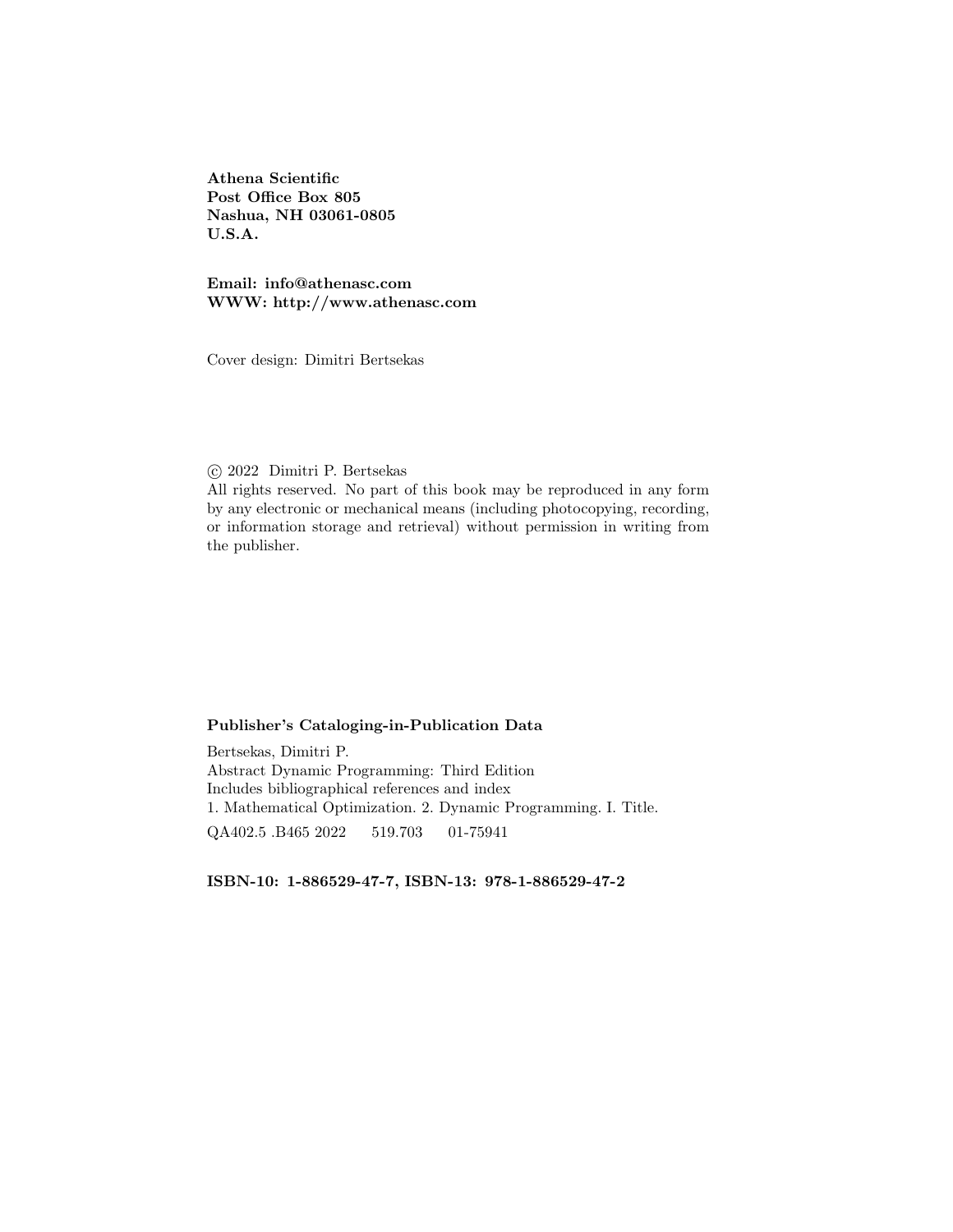### ABOUT THE AUTHOR

Dimitri Bertsekas studied Mechanical and Electrical Engineering at the National Technical University of Athens, Greece, and obtained his Ph.D. in system science from the Massachusetts Institute of Technology. He has held faculty positions with the Engineering-Economic Systems Department, Stanford University, and the Electrical Engineering Department of the University of Illinois, Urbana. From 1979 to 2019 he was in the faculty of the Electrical Engineering and Computer Science Department of the Massachusetts Institute of Technology (M.I.T.). In 2019, he joined the School of Computing and Augmented Intelligence at the Arizona State University, Tempe, AZ, as Fulton Professor of Computational Decision Making.

Professor Bertsekas' teaching and research have spanned several fields, including deterministic optimization, dynamic programming and stochastic control, large-scale and distributed computation, artificial intelligence, and data communication networks. He has authored or coauthored numerous research papers and nineteen books, several of which are currently used as textbooks in ASU and MIT classes, including "Dynamic Programming and Optimal Control," "Data Networks," "Introduction to Probability," "Nonlinear Programming," and "Reinforcement Learning and Optimal Control."

Professor Bertsekas was awarded the INFORMS 1997 Prize for Research Excellence in the Interface Between Operations Research and Computer Science for his book "Neuro-Dynamic Programming" (co-authored with John Tsitsiklis), the 2001 AACC John R. Ragazzini Education Award, the 2009 INFORMS Expository Writing Award, the 2014 AACC Richard Bellman Heritage Award, the 2014 INFORMS Khachiyan Prize for Life-Time Accomplishments in Optimization, the 2015 MOS/SIAM George B. Dantzig Prize, and the 2022 IEEE Control Systems Award. In 2018 he shared with his coauthor, John Tsitsiklis, the 2018 INFORMS John von Neumann Theory Prize for the contributions of the research monographs "Parallel and Distributed Computation" and "Neuro-Dynamic Programming." Professor Bertsekas was elected in 2001 to the United States National Academy of Engineering for "pioneering contributions to fundamental research, practice and education of optimization/control theory, and especially its application to data communication networks."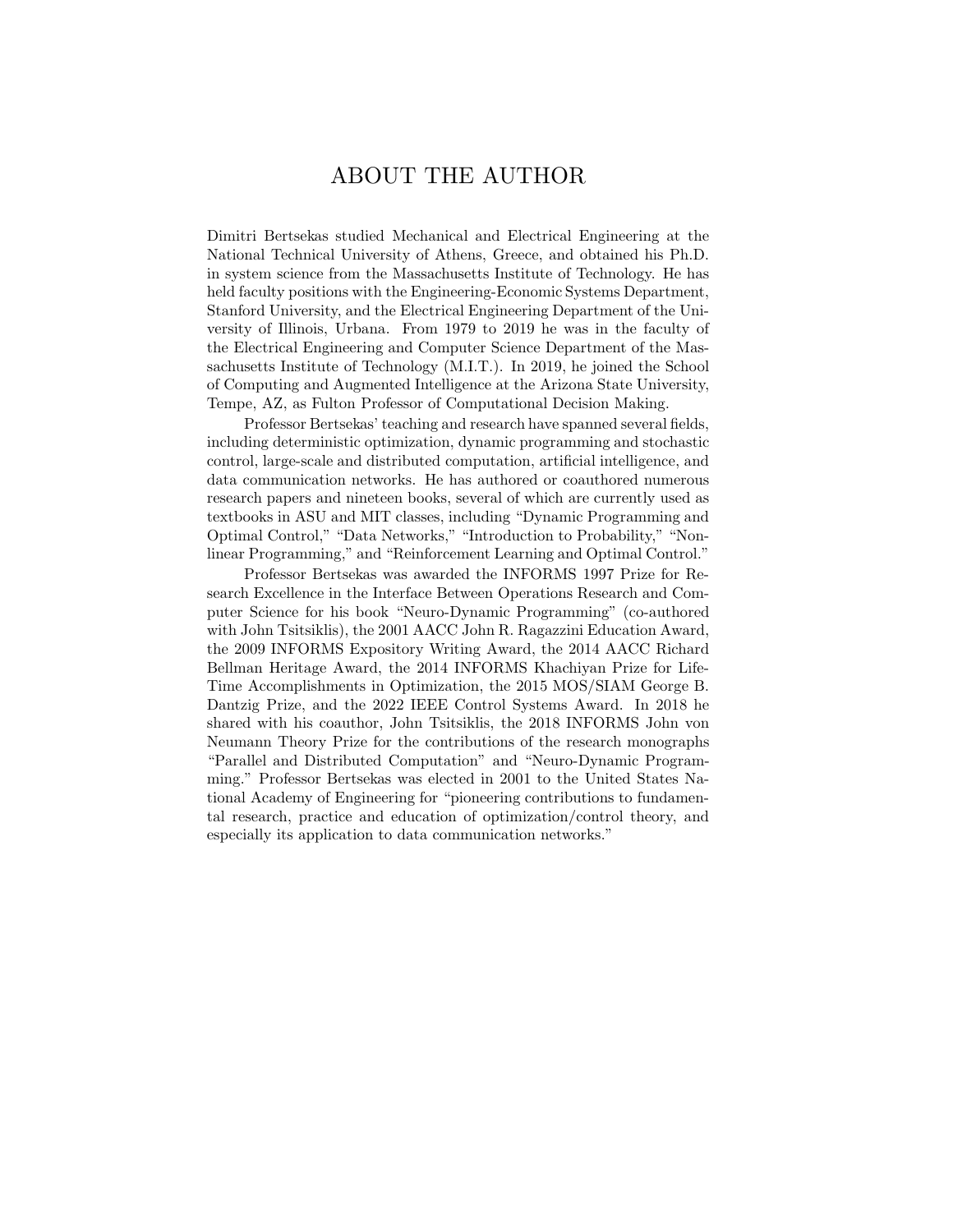#### ATHENA SCIENTIFIC

#### OPTIMIZATION AND COMPUTATION SERIES

- 1. Abstract Dynamic Programming, 3rd Edition, by Dimitri P. Bertsekas, 2022, ISBN 978-1-886529-47-2
- 2. Rollout, Policy Iteration, and Distributed Reinforcement Learning, by Dimitri P. Bertsekas, 2020, ISBN 978-1-886529-07-6
- 3. Reinforcement Learning and Optimal Control, by Dimitri P. Bertsekas, 2019, ISBN 978-1-886529-39-7
- 4. Dynamic Programming and Optimal Control, Two-Volume Set, by Dimitri P. Bertsekas, 2017, ISBN 1-886529-08-6
- 5. Nonlinear Programming, 3rd Edition, by Dimitri P. Bertsekas, 2016, ISBN 1-886529-05-1
- 6. Convex Optimization Algorithms, by Dimitri P. Bertsekas, 2015, ISBN 978-1-886529-28-1
- 7. Convex Optimization Theory, by Dimitri P. Bertsekas, 2009, ISBN 978-1-886529-31-1, 256 pages
- 8. Introduction to Probability, 2nd Edition, by Dimitri P. Bertsekas and John N. Tsitsiklis, 2008, ISBN 978-1-886529-23-6
- 9. Convex Analysis and Optimization, by Dimitri P. Bertsekas, Angelia Nedić, and Asuman E. Ozdaglar, 2003, ISBN 1-886529-45-0
- 10. Network Optimization: Continuous and Discrete Models, by Dimitri P. Bertsekas, 1998, ISBN 1-886529-02-7
- 11. Network Flows and Monotropic Optimization, by R. Tyrrell Rockafellar, 1998, ISBN 1-886529-06-X
- 12. Introduction to Linear Optimization, by Dimitris Bertsimas and John N. Tsitsiklis, 1997, ISBN 1-886529-19-1
- 13. Parallel and Distributed Computation: Numerical Methods, by Dimitri P. Bertsekas and John N. Tsitsiklis, 1997, ISBN 1-886529- 01-9
- 14. Neuro-Dynamic Programming, by Dimitri P. Bertsekas and John N. Tsitsiklis, 1996, ISBN 1-886529-10-8
- 15. Constrained Optimization and Lagrange Multiplier Methods, by Dimitri P. Bertsekas, 1996, ISBN 1-886529-04-3
- 16. Stochastic Optimal Control: The Discrete-Time Case, by Dimitri P. Bertsekas and Steven E. Shreve, 1996, ISBN 1-886529-03-5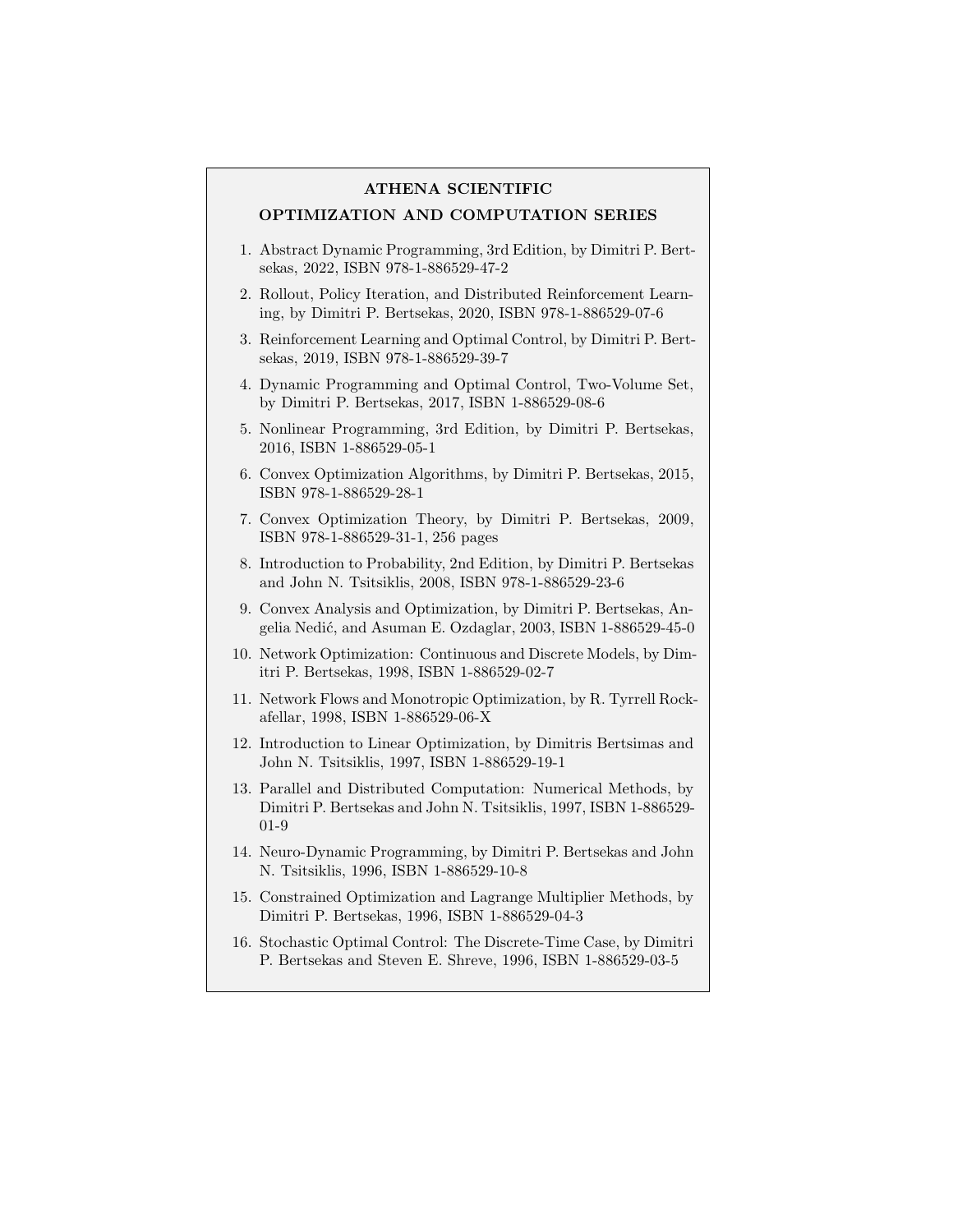# Contents

| 1.1. Structure of Dynamic Programming Problems p. 2                                   |
|---------------------------------------------------------------------------------------|
| 1.2. Abstract Dynamic Programming Models p. 5                                         |
| 1.2.1. Problem Formulation $\ldots$ $\ldots$ $\ldots$ $\ldots$ $\ldots$ $\ldots$ p. 5 |
| 1.2.2. Monotonicity and Contraction Properties p. 7                                   |
|                                                                                       |
| 1.2.4. Approximation Models - Projected and Aggregation                               |
| Bellman Equations p. 24                                                               |
| 1.2.5. Multistep Models - Temporal Difference and                                     |
|                                                                                       |
| 1.3. Abstract Visualizations - Newton's Method p. 29                                  |
| 1.3.1. Approximation in Value Space and Newton's Method p. 35                         |
| 1.3.2. Policy Iteration and Newton's Method p. 38                                     |
|                                                                                       |
|                                                                                       |
|                                                                                       |
|                                                                                       |
| 2.1. Bellman's Equation and Optimality Conditions p. 54                               |
|                                                                                       |
|                                                                                       |
|                                                                                       |
|                                                                                       |
| 2.4.1. Approximate Policy Iteration 73                                                |
| 2.4.2. Approximate Policy Iteration Where Policies Converge . p. 75                   |
| 2.5. Optimistic Policy Iteration and $\lambda$ -Policy Iteration p. 77                |
| 2.5.1. Convergence of Optimistic Policy Iteration p. 79                               |
| 2.5.2. Approximate Optimistic Policy Iteration p. 84                                  |
| 2.5.3. Randomized Optimistic Policy Iteration p. 87                                   |
| 2.6. Asynchronous Algorithms p. 91                                                    |
| 2.6.1. Asynchronous Value Iteration p. 91                                             |
| 2.6.2. Asynchronous Policy Iteration $\ldots \ldots \ldots \ldots \ldots$ . p. 98     |
| 2.6.3. Optimistic Asynchronous Policy Iteration with a<br>Uniform Fixed Point p. 103  |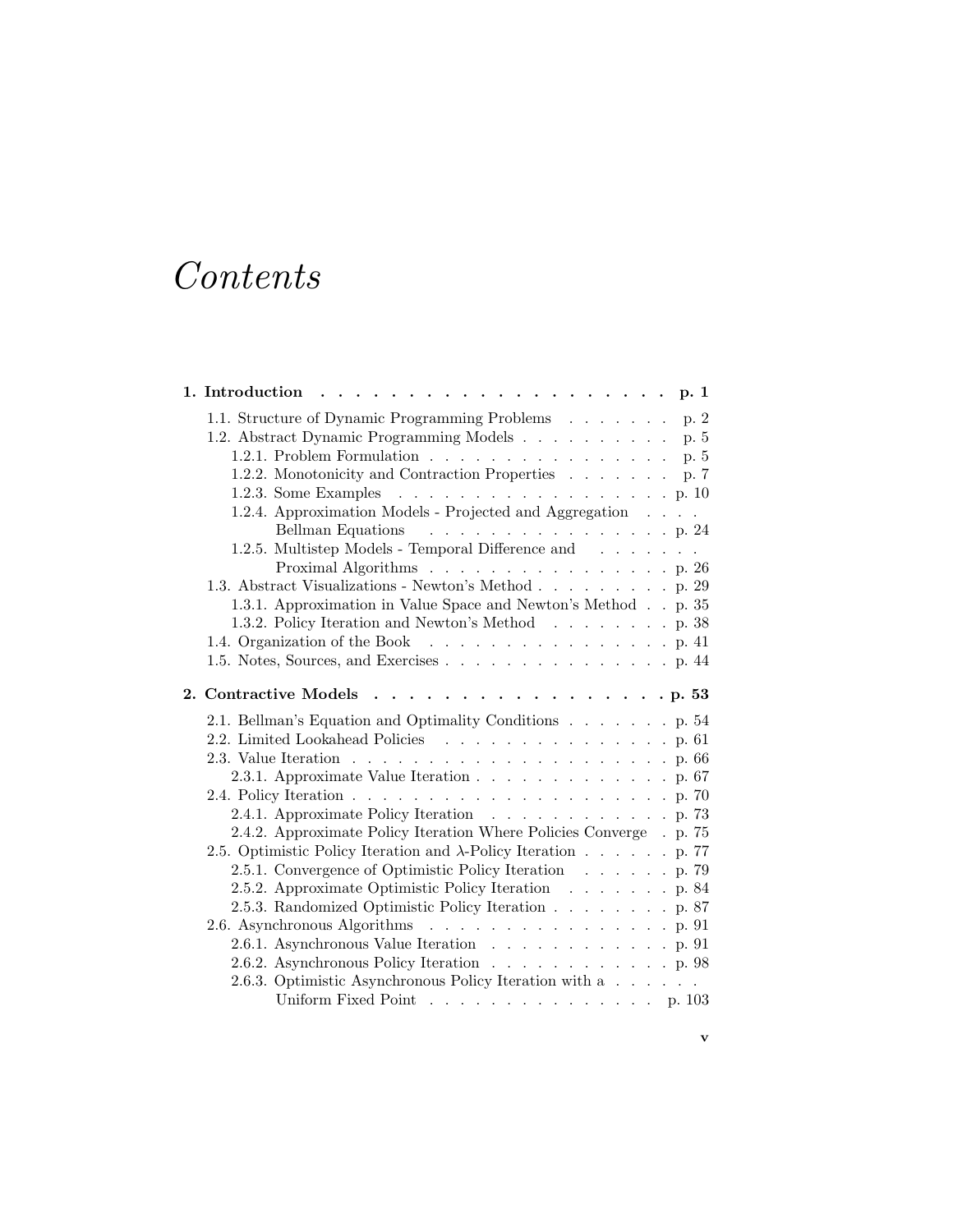| Contents |
|----------|
|          |

| 2.7. Notes, Sources, and Exercises p. 110                                                                                                                                                                                                  |                                                                 |
|--------------------------------------------------------------------------------------------------------------------------------------------------------------------------------------------------------------------------------------------|-----------------------------------------------------------------|
| 3. Semicontractive Models<br>. p. 121                                                                                                                                                                                                      |                                                                 |
| 3.1. Pathologies of Noncontractive DP Models                                                                                                                                                                                               | p. 123                                                          |
| 3.1.1. Deterministic Shortest Path Problems $\ldots \ldots$                                                                                                                                                                                | p. 127                                                          |
| 3.1.2. Stochastic Shortest Path Problems $\ldots$                                                                                                                                                                                          | p. 129                                                          |
| 3.1.3. The Blackmailer's Dilemma $\ldots$                                                                                                                                                                                                  | p. 131                                                          |
| 3.1.4. Linear-Quadratic Problems                                                                                                                                                                                                           | p. 134                                                          |
| 3.1.5. An Intuitive View of Semicontractive Analysis                                                                                                                                                                                       | p. 139                                                          |
| 3.2. Semicontractive Models and Regular Policies                                                                                                                                                                                           | p. 141                                                          |
| 3.2.1. S-Regular Policies                                                                                                                                                                                                                  | p. 144                                                          |
| 3.2.2. Restricted Optimization over $S$ -Regular Policies $\ldots$                                                                                                                                                                         | p. 146                                                          |
| 3.2.3. Policy Iteration Analysis of Bellman's Equation                                                                                                                                                                                     | p. 152                                                          |
| 3.2.4. Optimistic Policy Iteration and $\lambda$ -Policy Iteration                                                                                                                                                                         | p. 160                                                          |
| 3.2.5. A Mathematical Programming Approach                                                                                                                                                                                                 | p. 164                                                          |
| 3.3. Irregular Policies/Infinite Cost Case                                                                                                                                                                                                 | p. 165                                                          |
| 3.4. Irregular Policies/Finite Cost Case - A Perturbation                                                                                                                                                                                  | $\mathcal{L}^{\pm}$ , $\mathcal{L}^{\pm}$ , $\mathcal{L}^{\pm}$ |
| Approach<br>the contract of the contract of the contract of the contract of the contract of the contract of the contract of the contract of the contract of the contract of the contract of the contract of the contract of the contract o | p. 171                                                          |
| 3.5. Applications in Shortest Path and Other Contexts $\quad . \quad . \quad .$                                                                                                                                                            | p. 177                                                          |
| 3.5.1. Stochastic Shortest Path Problems $\ldots \ldots \ldots$                                                                                                                                                                            | p. 178                                                          |
| 3.5.2. Affine Monotonic Problems $\ldots$                                                                                                                                                                                                  | p. 186                                                          |
| 3.5.3. Robust Shortest Path Planning $\ldots \ldots \ldots$                                                                                                                                                                                | p. 195                                                          |
| 3.5.4. Linear-Quadratic Optimal Control                                                                                                                                                                                                    | p. 205                                                          |
| 3.5.5. Continuous-State Deterministic Optimal Control                                                                                                                                                                                      | p. 207                                                          |
|                                                                                                                                                                                                                                            | p. 211                                                          |
| 3.6.1. Asynchronous Value Iteration $\ldots$                                                                                                                                                                                               | p. 211                                                          |
| 3.6.2. Asynchronous Policy Iteration $\ldots$                                                                                                                                                                                              | p. 212                                                          |
| 3.7. Notes, Sources, and Exercises                                                                                                                                                                                                         | p. 219                                                          |
|                                                                                                                                                                                                                                            |                                                                 |
| 4. Noncontractive Models<br>.                                                                                                                                                                                                              | p. 231                                                          |
| 4.1. Noncontractive Models - Problem Formulation                                                                                                                                                                                           | p. 233                                                          |
| 4.2. Finite Horizon Problems                                                                                                                                                                                                               | p. 235                                                          |
| 4.3. Infinite Horizon Problems                                                                                                                                                                                                             | p. 241                                                          |
| 4.3.1. Fixed Point Properties and Optimality Conditions                                                                                                                                                                                    | p. 244                                                          |
| 4.3.2. Value Iteration $\ldots$ $\ldots$ $\ldots$ $\ldots$ $\ldots$ $\ldots$ $\ldots$                                                                                                                                                      | p. 256                                                          |
| 4.3.3. Exact and Optimistic Policy Iteration -                                                                                                                                                                                             |                                                                 |
|                                                                                                                                                                                                                                            |                                                                 |
| 4.4. Regularity and Nonstationary Policies                                                                                                                                                                                                 | p. 265                                                          |
| 4.4.1. Regularity and Monotone Increasing Models                                                                                                                                                                                           | p. 271                                                          |
| 4.4.2. Nonnegative Cost Stochastic Optimal Control<br>$\mathcal{A}$ , and $\mathcal{A}$ , and $\mathcal{A}$                                                                                                                                | p. 273                                                          |
| 4.4.3. Discounted Stochastic Optimal Control                                                                                                                                                                                               | p. 276                                                          |
| 4.4.4. Convergent Models                                                                                                                                                                                                                   | p. 278                                                          |
| 4.5. Stable Policies for Deterministic Optimal Control                                                                                                                                                                                     | p. 282                                                          |
| 4.5.1. Forcing Functions and p-Stable Policies                                                                                                                                                                                             | p. 286                                                          |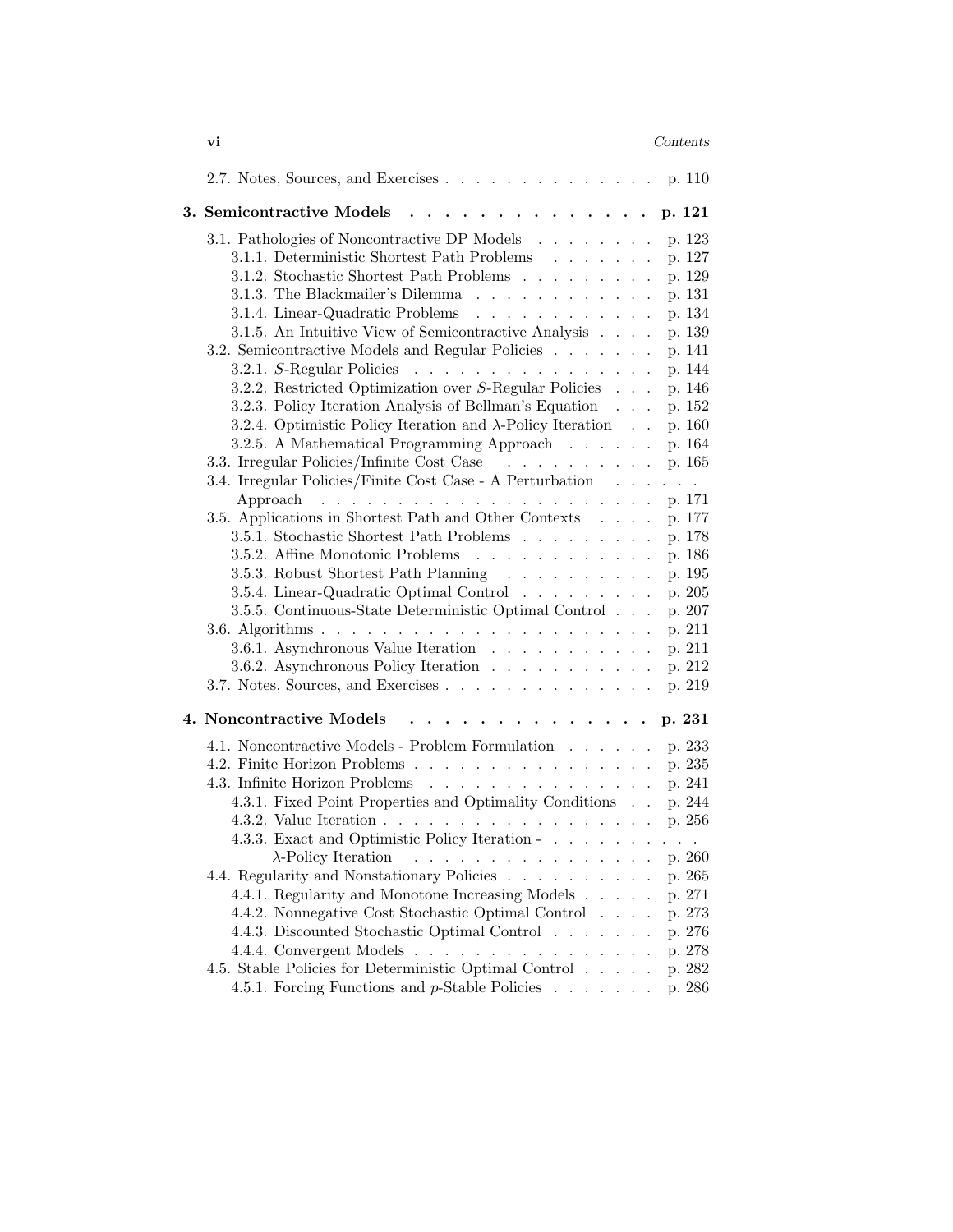| Contents | Vll |
|----------|-----|
|----------|-----|

| 4.5.2. Restricted Optimization over Stable Policies<br>4.5.3. Policy Iteration Methods<br>4.6. Infinite-Spaces Stochastic Shortest Path Problems<br>4.6.1. The Multiplicity of Solutions of Bellman's Equation.<br>4.6.2. The Case of Bounded Cost per Stage<br>4.7. Notes, Sources, and Exercises | p. 289<br>p. 301<br>p. 307<br>p. 315<br>p. 317<br>p. 320 |  |  |
|----------------------------------------------------------------------------------------------------------------------------------------------------------------------------------------------------------------------------------------------------------------------------------------------------|----------------------------------------------------------|--|--|
| 5. Sequential Zero-Sum Games and Minimax Control                                                                                                                                                                                                                                                   | p. 337                                                   |  |  |
|                                                                                                                                                                                                                                                                                                    | p. 338                                                   |  |  |
| 5.2. Relations to Single Player Abstract DP Formulations                                                                                                                                                                                                                                           | p. 344                                                   |  |  |
| 5.3. A New PI Algorithm for Abstract Minimax DP Problems.                                                                                                                                                                                                                                          | p. 350                                                   |  |  |
| 5.4. Convergence Analysis                                                                                                                                                                                                                                                                          | p. 364                                                   |  |  |
| 5.5. Approximation by Aggregation                                                                                                                                                                                                                                                                  | p. 371                                                   |  |  |
| 5.6. Notes and Sources $\ldots$ $\ldots$ $\ldots$ $\ldots$ $\ldots$ $\ldots$ $\ldots$                                                                                                                                                                                                              | p. 373                                                   |  |  |
| Appendix A: Notation and Mathematical Conventions p. 377                                                                                                                                                                                                                                           |                                                          |  |  |
| A.1. Set Notation and Conventions                                                                                                                                                                                                                                                                  | p. 377                                                   |  |  |
|                                                                                                                                                                                                                                                                                                    | p. 379                                                   |  |  |
| Appendix B: Contraction Mappings p. 381                                                                                                                                                                                                                                                            |                                                          |  |  |
| B.1. Contraction Mapping Fixed Point Theorems                                                                                                                                                                                                                                                      | p. 381                                                   |  |  |
| B.2. Weighted Sup-Norm Contractions                                                                                                                                                                                                                                                                | p. 385                                                   |  |  |
|                                                                                                                                                                                                                                                                                                    |                                                          |  |  |
| Index                                                                                                                                                                                                                                                                                              |                                                          |  |  |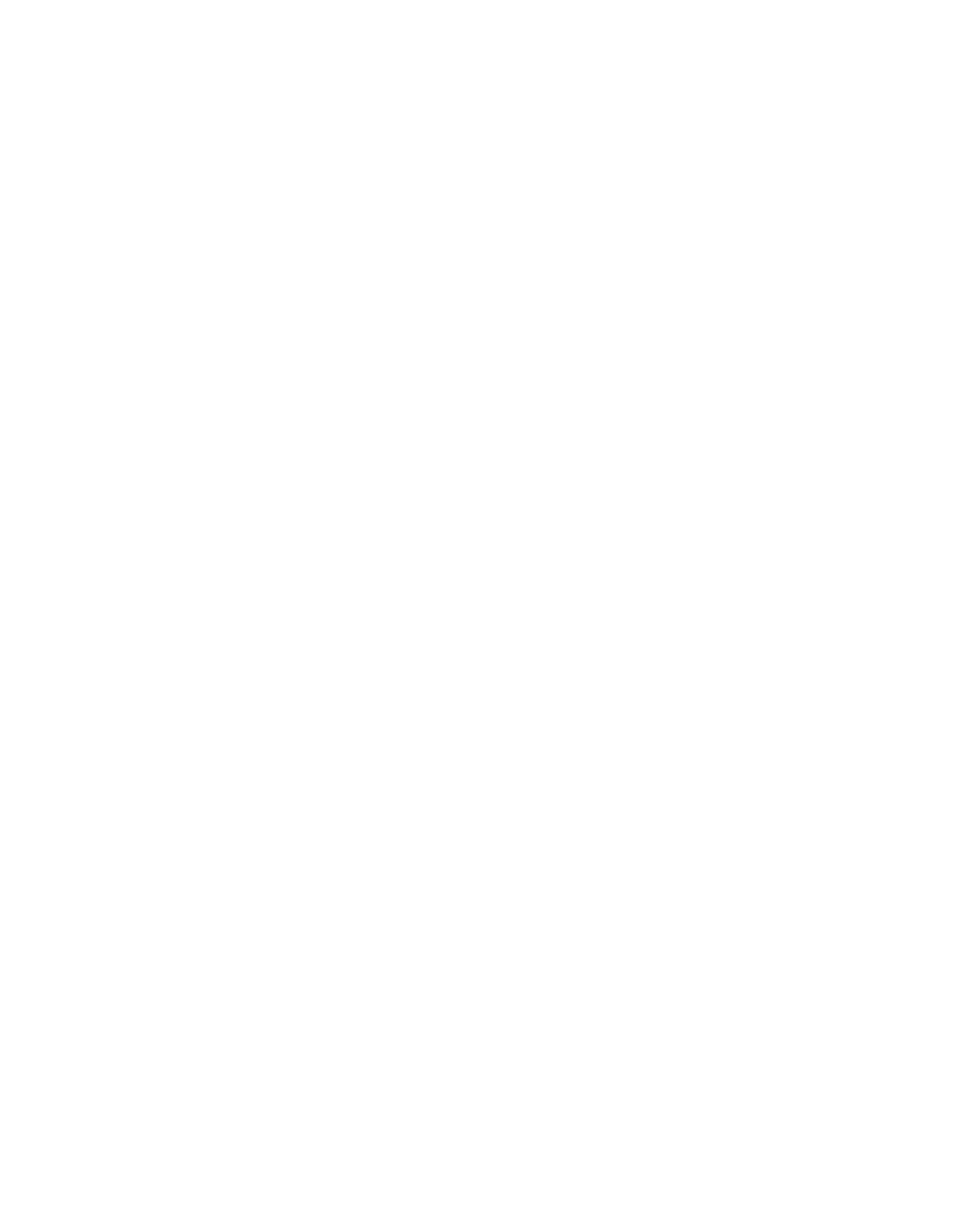## Preface of the First Edition

This book aims at a unified and economical development of the core theory and algorithms of total cost sequential decision problems, based on the strong connections of the subject with fixed point theory. The analysis focuses on the abstract mapping that underlies dynamic programming (DP for short) and defines the mathematical character of the associated problem. Our discussion centers on two fundamental properties that this mapping may have: *monotonicity* and (weighted sup-norm) *contraction*. It turns out that the nature of the analytical and algorithmic DP theory is determined primarily by the presence or absence of these two properties, and the rest of the problem's structure is largely inconsequential.

In this book, with some minor exceptions, we will assume that monotonicity holds. Consequently, we organize our treatment around the contraction property, and we focus on four main classes of models:

- (a) Contractive models, discussed in Chapter 2, which have the richest and strongest theory, and are the benchmark against which the theory of other models is compared. Prominent among these models are discounted stochastic optimal control problems. The development of these models is quite thorough and includes the analysis of recent approximation algorithms for large-scale problems (neuro-dynamic programming, reinforcement learning).
- (b) Semicontractive models, discussed in Chapter 3 and parts of Chapter 4. The term "semicontractive" is used qualitatively here, to refer to a variety of models where some policies have a regularity/contraction-like property but others do not. A prominent example is stochastic shortest path problems, where one aims to drive the state of a Markov chain to a termination state at minimum expected cost. These models also have a strong theory under certain conditions, often nearly as strong as those of the contractive models.
- (c) Noncontractive models, discussed in Chapter 4, which rely on just monotonicity. These models are more complex than the preceding ones and much of the theory of the contractive models generalizes in weaker form, if at all. For example, in general the associated Bellman equation need not have a unique solution, the value iteration method may work starting with some functions but not with others, and the policy iteration method may not work at all. Infinite horizon examples of these models are the classical positive and negative DP problems, first analyzed by Dubins and Savage, Blackwell, and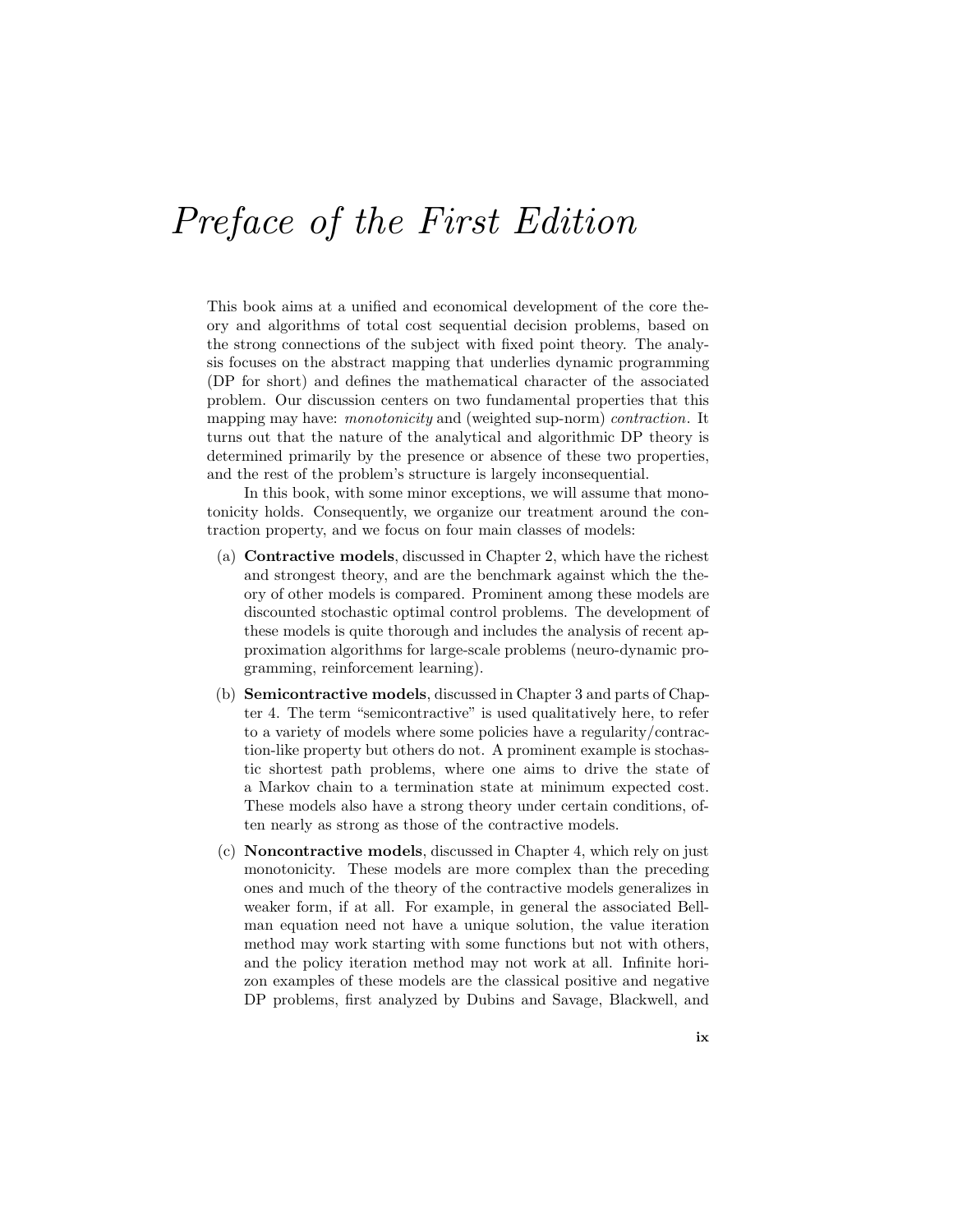Strauch, which are discussed in various sources. Some new semicontractive models are also discussed in this chapter, further bridging the gap between contractive and noncontractive models.

(d) Restricted policies and Borel space models, which are discussed in Chapter 5. These models are motivated in part by the complex measurability questions that arise in mathematically rigorous theories of stochastic optimal control involving continuous probability spaces. Within this context, the admissible policies and DP mapping are restricted to have certain measurability properties, and the analysis of the preceding chapters requires modifications. Restricted policy models are also useful when there is a special class of policies with favorable structure, which is "closed" with respect to the standard DP operations, in the sense that analysis and algorithms can be confined within this class.

We do not consider average cost DP problems, whose character bears a much closer connection to stochastic processes than to total cost problems. We also do not address specific stochastic characteristics underlying the problem, such as for example a Markovian structure. Thus our results apply equally well to Markovian decision problems and to sequential minimax problems. While this makes our development general and a convenient starting point for the further analysis of a variety of different types of problems, it also ignores some of the interesting characteristics of special types of DP problems that require an intricate probabilistic analysis.

Let us describe the research content of the book in summary, deferring a more detailed discussion to the end-of-chapter notes. A large portion of our analysis has been known for a long time, but in a somewhat fragmentary form. In particular, the contractive theory, first developed by Denardo [Den67], has been known for the case of the unweighted sup-norm, but does not cover the important special case of stochastic shortest path problems where all policies are proper. Chapter 2 transcribes this theory to the weighted sup-norm contraction case. Moreover, Chapter 2 develops extensions of the theory to approximate DP, and includes material on asynchronous value iteration (based on the author's work [Ber82], [Ber83]), and asynchronous policy iteration algorithms (based on the author's joint work with Huizhen (Janey) Yu [BeY10a], [BeY10b], [YuB11a]). Most of this material is relatively new, having been presented in the author's recent book [Ber12a] and survey paper [Ber12b], with detailed references given there. The analysis of infinite horizon noncontractive models in Chapter 4 was first given in the author's paper [Ber77], and was also presented in the book by Bertsekas and Shreve [BeS78], which in addition contains much of the material on finite horizon problems, restricted policies models, and Borel space models. These were the starting point and main sources for our development.

The new research presented in this book is primarily on the semi-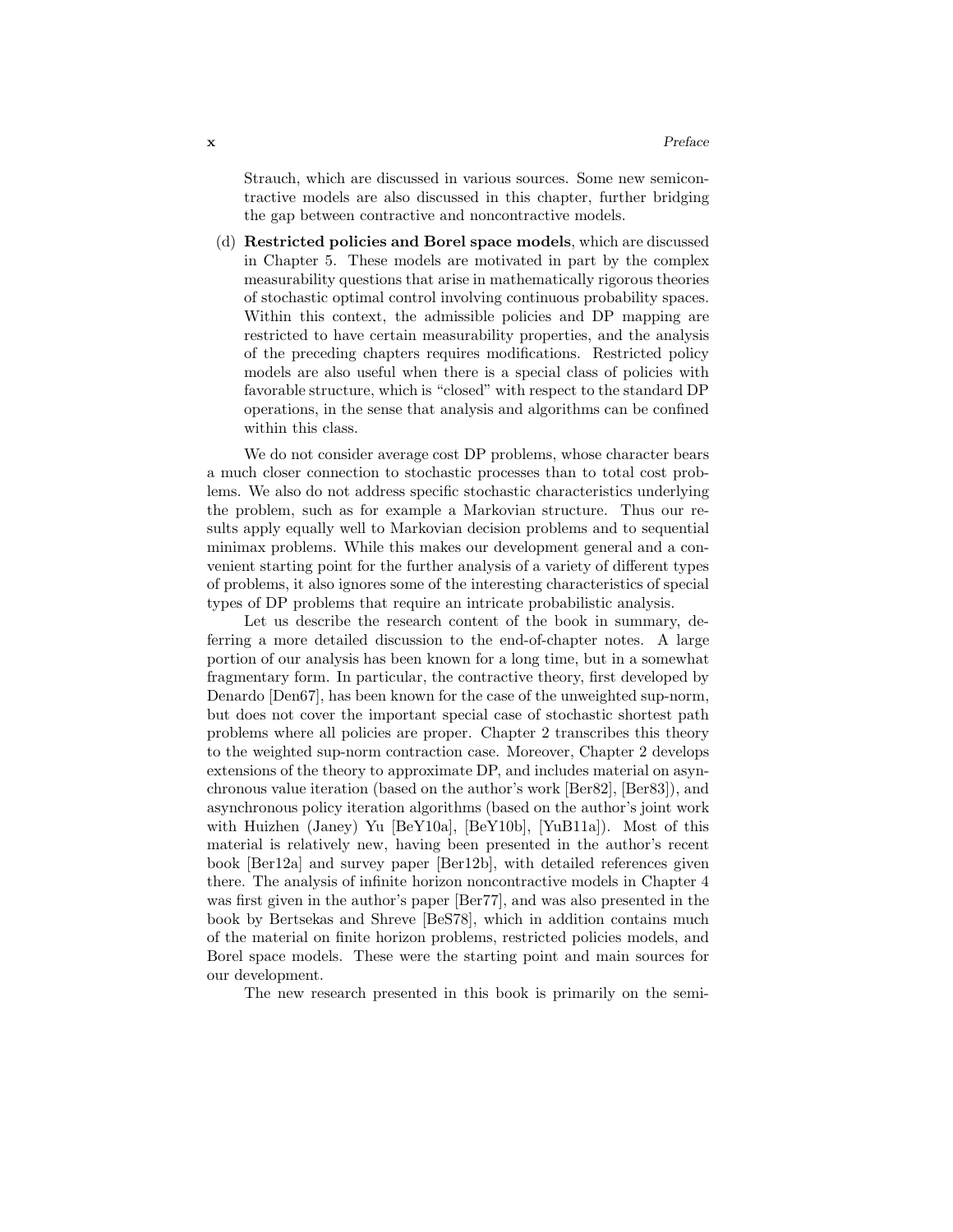#### Preface xi

contractive models of Chapter 3 and parts of Chapter 4. Traditionally, the theory of total cost infinite horizon DP has been bordered by two extremes: discounted models, which have a contractive nature, and positive and negative models, which do not have a contractive nature, but rely on an enhanced monotonicity structure (monotone increase and monotone decrease models, or in classical DP terms, positive and negative models). Between these two extremes lies a gray area of problems that are not contractive, and either do not fit into the categories of positive and negative models, or possess additional structure that is not exploited by the theory of these models. Included are stochastic shortest path problems, search problems, linear-quadratic problems, a host of queueing problems, multiplicative and exponential cost models, and others. Together these problems represent an important part of the infinite horizon total cost DP landscape. They possess important theoretical characteristics, not generally available for positive and negative models, such as the uniqueness of solution of Bellman's equation within a subset of interest, and the validity of useful forms of value and policy iteration algorithms.

Our semicontractive models aim to provide a unifying abstract DP structure for problems in this gray area between contractive and noncontractive models. The analysis is motivated in part by stochastic shortest path problems, where there are two types of policies: *proper*, which are the ones that lead to the termination state with probability one from all starting states, and *improper*, which are the ones that are not proper. Proper and improper policies can also be characterized through their Bellman equation mapping: for the former this mapping is a contraction, while for the latter it is not. In our more general semicontractive models, policies are also characterized in terms of their Bellman equation mapping, through a notion of regularity, which generalizes the notion of a proper policy and is related to classical notions of asymptotic stability from control theory.

In our development a policy is regular within a certain set if its cost function is the unique asymptotically stable equilibrium (fixed point) of the associated DP mapping within that set. We assume that some policies are regular while others are not, and impose various assumptions to ensure that attention can be focused on the regular policies. From an analytical point of view, this brings to bear the theory of fixed points of monotone mappings. From the practical point of view, this allows application to a diverse collection of interesting problems, ranging from stochastic shortest path problems of various kinds, where the regular policies include the proper policies, to linear-quadratic problems, where the regular policies include the stabilizing linear feedback controllers.

The definition of regularity is introduced in Chapter 3, and its theoretical ramifications are explored through extensions of the classical stochastic shortest path and search problems. In Chapter 4, semicontractive models are discussed in the presence of additional monotonicity structure, which brings to bear the properties of positive and negative DP models. With the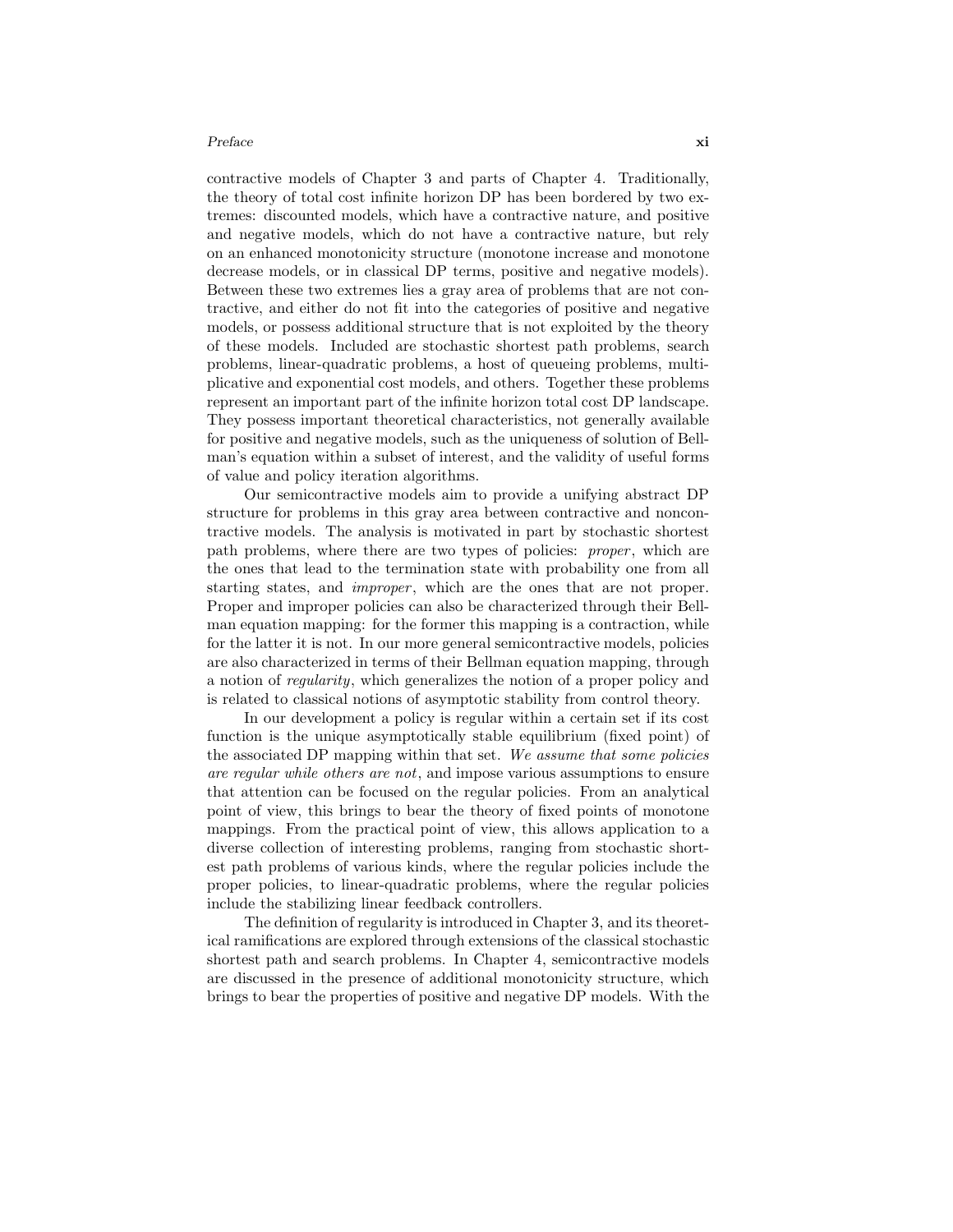aid of this structure, the theory of semicontractive models can be strengthened and can be applied to several additional problems, including risksensitive/exponential cost problems.

The book has a theoretical research monograph character, but requires a modest mathematical background for all chapters except the last one, essentially a first course in analysis. Of course, prior exposure to DP will definitely be very helpful to provide orientation and context. A few exercises have been included, either to illustrate the theory with examples and counterexamples, or to provide applications and extensions of the theory. Solutions of all the exercises can be found in Appendix D, at the book's internet site

http://www.athenasc.com/abstractdp.html

and at the author's web site

http://web.mit.edu/dimitrib/www/home.html

Additional exercises and other related material may be added to these sites over time.

I would like to express my appreciation to a few colleagues for interactions, recent and old, which have helped shape the form of the book. My collaboration with Steven Shreve on our 1978 book provided the motivation and the background for the material on models with restricted policies and associated measurability questions. My collaboration with John Tsitsiklis on stochastic shortest path problems provided inspiration for the work on semicontractive models. My collaboration with Janey (Huizhen) Yu played an important role in the book's development, and is reflected in our joint work on asynchronous policy iteration, on perturbation models, and on risk-sensitive models. Moreover Janey contributed significantly to the material on semicontractive models with many insightful suggestions. Finally, I am thankful to Mengdi Wang, who went through portions of the book with care, and gave several helpful comments.

> Dimitri P. Bertsekas Spring 2013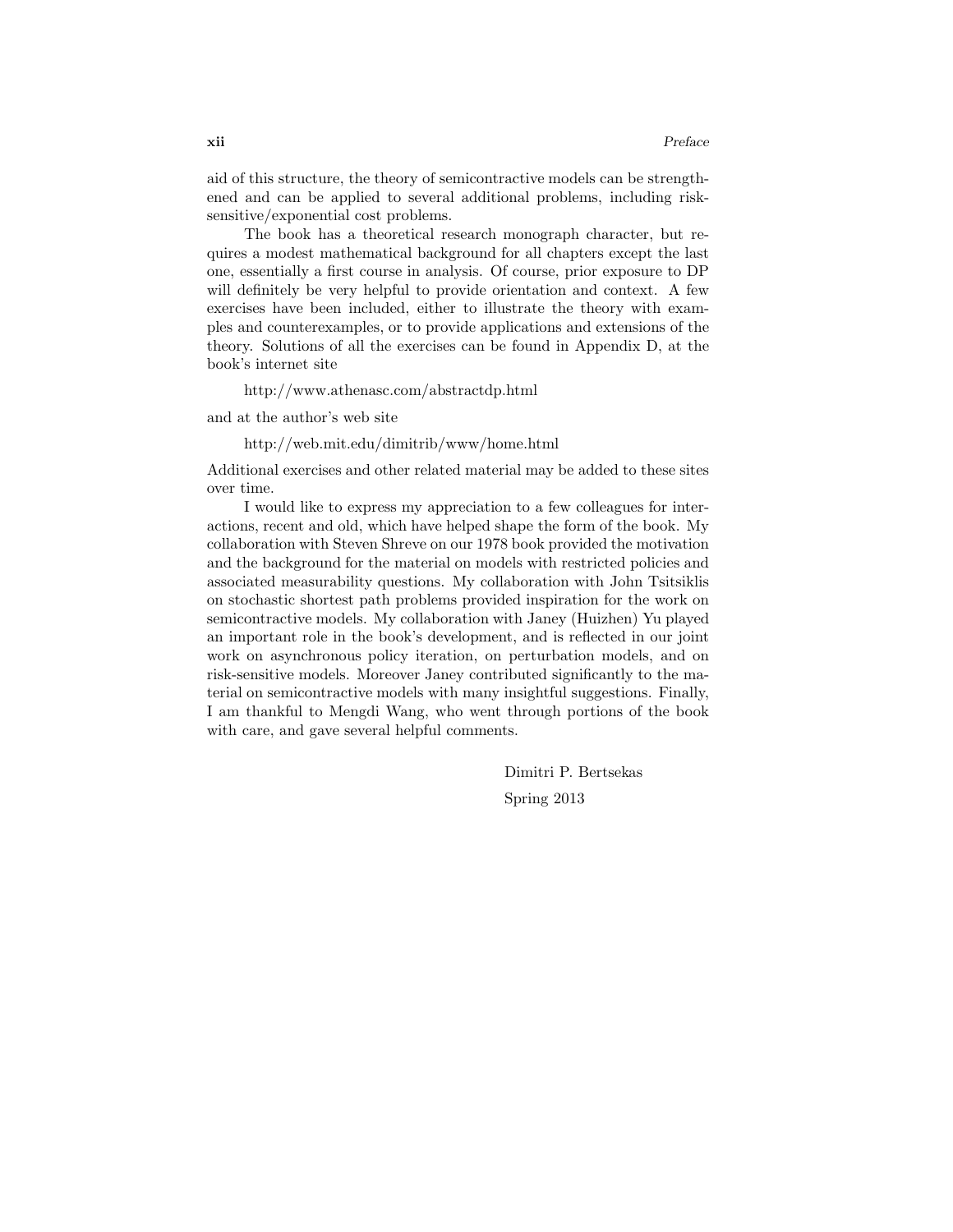## Preface to the Second Edition

The second edition aims primarily to amplify the presentation of the semicontractive models of Chapter 3 and Chapter 4, and to supplement it with a broad spectrum of research results that I obtained and published in journals and reports since the first edition was written. As a result, the size of this material more than doubled, and the size of the book increased by about 40%.

In particular, I have thoroughly rewritten Chapter 3, which deals with semicontractive models where stationary regular policies are sufficient. I expanded and streamlined the theoretical framework, and I provided new analyses of a number of shortest path-type applications (deterministic, stochastic, affine monotonic, exponential cost, and robust/minimax), as well as several types of optimal control problems with continuous state space (including linear-quadratic, regulation, and planning problems).

In Chapter 4, I have extended the notion of regularity to nonstationary policies (Section 4.4), aiming to explore the structure of the solution set of Bellman's equation, and the connection of optimality with other structural properties of optimal control problems. As an application, I have discussed in Section 4.5 the relation of optimality with classical notions of stability and controllability in continuous-spaces deterministic optimal control. In Section 4.6, I have similarly extended the notion of a proper policy to continuous-spaces stochastic shortest path problems.

I have also revised Chapter 1 a little (mainly with the addition of Section 1.2.5 on the relation between proximal algorithms and temporal difference methods), added to Chapter 2 some analysis relating to  $\lambda$ -policy iteration and randomized policy iteration algorithms (Section 2.5.3), and I have also added several new exercises (with complete solutions) to Chapters 1-4. Additional material relating to various applications can be found in some of my journal papers, reports, and video lectures on semicontractive models, which are posted at my web site.

In addition to the changes in Chapters 1-4, I have also eliminated from the second edition the analysis that deals with restricted policies (Chapter 5 and Appendix C of the first edition). This analysis is motivated in part by the complex measurability questions that arise in mathematically rigorous theories of stochastic optimal control with Borel state and control spaces. This material is covered in Chapter 6 of the monograph by Bertsekas and Shreve [BeS78], and followup research on the subject has been limited. Thus, I decided to just post Chapter 5 and Appendix C of the first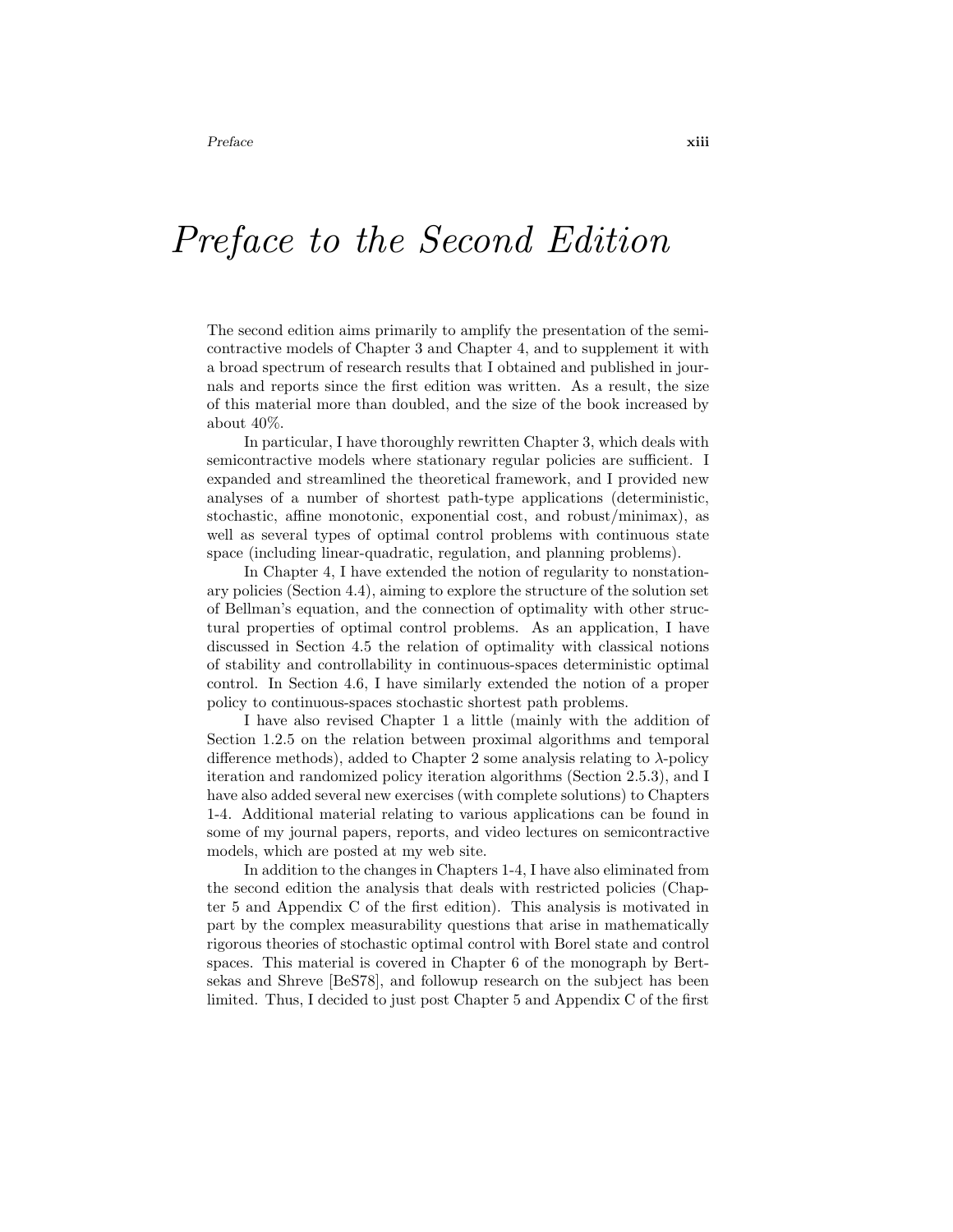edition at the book's web site (40 pages), and omit them from the second edition. As a result of this choice, the entire book now requires only a modest mathematical background, essentially a first course in analysis and in elementary probability.

The range of applications of dynamic programming has grown enormously in the last 25 years, thanks to the use of approximate simulationbased methods for large and challenging problems. Because approximations are often tied to special characteristics of specific models, their coverage in this book is limited to general discussions in Chapter 1 and to error bounds given in Chapter 2. However, much of the work on approximation methods so far has focused on finite-state discounted, and relatively simple deterministic and stochastic shortest path problems, for which there is solid and robust analytical and algorithmic theory (part of Chapters 2 and 3 in this monograph). As the range of applications becomes broader, I expect that the level of mathematical understanding projected in this book will become essential for the development of effective and reliable solution methods. In particular, much of the new material in this edition deals with infinite-state and/or complex shortest path type-problems, whose approximate solution will require new methodologies that transcend the current state of the art.

> Dimitri P. Bertsekas January 2018